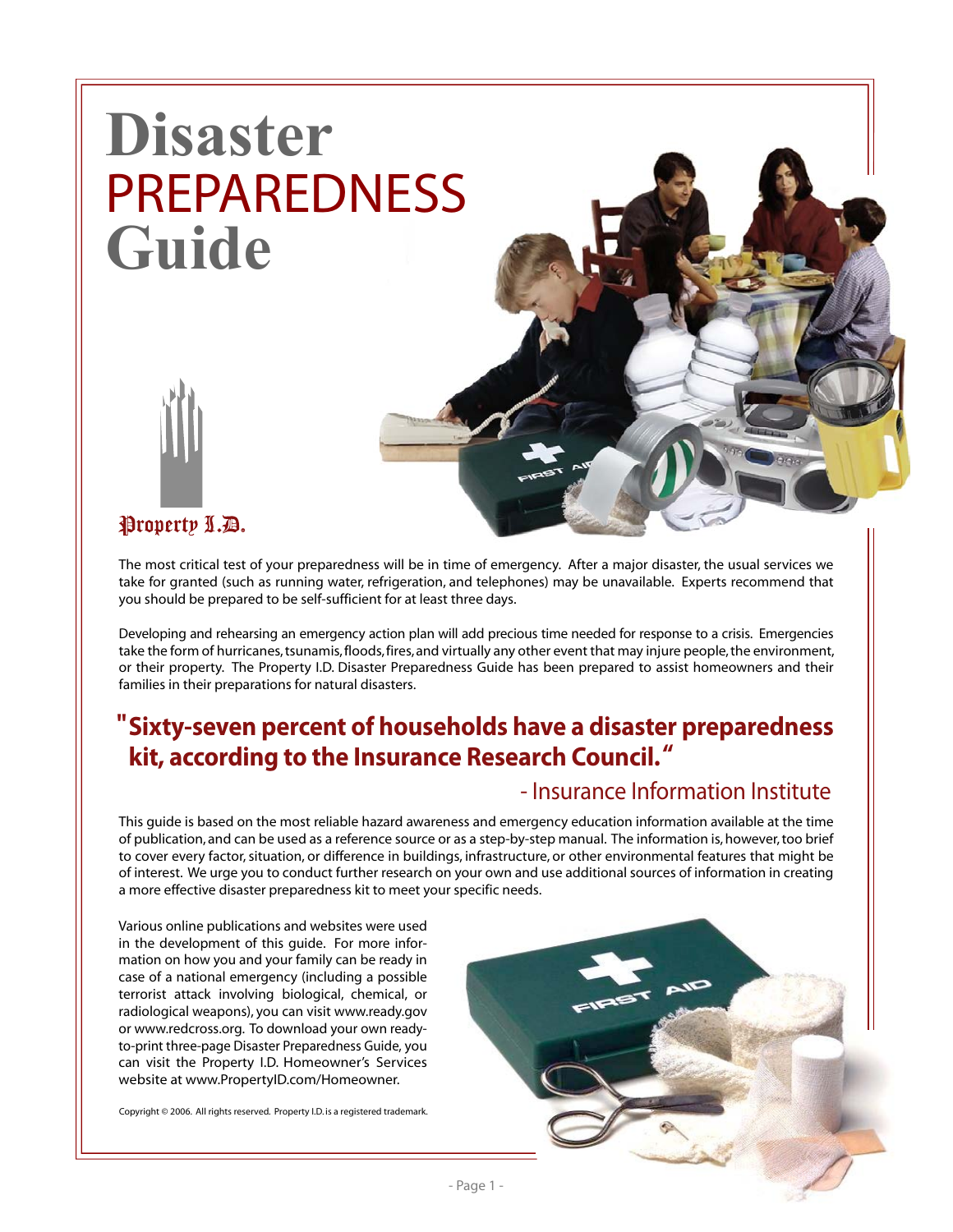#### **Flashlight**

Use a flashlight to find your way if the power is out. Do not use candles or any other open flame for emergency lighting.

#### **Battery-powered Radio**

News about the emergency may change rapidly as events unfold. You also will be concerned about family and friends in the area. Radio reports will give information about the areas most affected.

#### **Plastic Sheeting and Duct Tape**

Use plastic sheeting and duct tape to aid in sheltering-in-place versus an evacuation.

#### **Food**

Enough non-perishable food to sustain you and your family for at least one day (three meals) if close to a workplace with stored food or three day supply if at home or other location, is suggested. Select foods that require no refrigeration, preparation, or cooking; and little or no water. The following items are suggested:

- + Ready-to-eat canned meals; meats, fruits, and vegetables
- $+$  Canned juices
- $+$  High-energy foods (granola/energy bars)

#### **Water**

Keep available at least one gallon of water per day for every person, or more if you are on medications that require water or that increase thirst. Store water in plastic containers such as soft drink bottles. Avoid using containers that will decompose or break, such as milk cartons or glass bottles.

#### **Medications**

Include usual non-prescription medications that you take, including pain relievers, stomach remedies, etc. If you use prescription medications, keep at least three-day's supply of these medications at your workplace. Consult with your physician or pharmacist on how these medications should be stored, and your employer about storage concerns.

#### **First Aid Supplies**

First Aid kits should have the following essentials:

- + Absorbent Compress 5" x 9" Dressing
- + Adhesive Bandages (Assorted Sizes)
- + Adhesive Cloth Tape 5 yds/1"
- + Antibiotic Ointment Packets (Approx 1 g)
- + Antiseptic Wipe Packets
- $+$  Packets of Aspirin (162 mg)
- + Pair of Non-Latex Gloves (Size Large)
- + Scissors
- + Roller Bandage 3"
- + Sterile Gauze Pads 3" x 3"
- + First Aid Instruction Information

#### **Additional Tools/Supplies to Include:**

These should be included in your Disaster Preparedness Package (1 or 3-Day):

- + Paper plates and cups, plastic utensils
- + Personal hygiene items, including a toothbrush, toothpaste, comb, brush, soap, contact lens supplies, and feminine supplies
- + Include at least one complete change of clothing and footwear, including a long sleeved shirt, long pants, and closed-toed shoes or boots
- + Non-electric can opener
- + Plastic garbage bags, ties (for personal sanitation uses)
- $+$  If you wear eyeglasses, keep an extra pair with your workplace disaster supplies

#### **General Information**

Your kit should be adjusted based on your own personal needs. Do not include candles, weapons, toxic chemicals, or controlled drugs unless prescribed by a physician.

#### **Contact your local emergency management or civil defense office and your local American Red Cross chapter**

- $+$  Find out which disasters are most likely to happen in your community.
- $+$  Ask how you would be warned.
- $+$  Find out how to prepare for each.

#### **Meet with your family**

- $+$  Discuss the types of disasters that could occur.
- + Explain how to prepare and respond.
- + Discuss what to do if advised to evacuate.
- + Practice what you have discussed.

#### **Plan how your family will stay in contact if separated by disaster**

- + Pick two meeting places:
	- 1) A location a safe distance from your home in case of fire
	- 2) A place outside your neighborhood in case you can't return home
- + Choose an out-of-state friend as a "check-in-contact" for everyone to call.

#### **Complete these steps**

- $+$  Post emergency telephone numbers by every phone.
- $+$  Show responsible family members how and when to shut off water, gas and electricity at main switches.
- + Install a smoke detector on each level of your home (especially near bedrooms), test monthly, and change the batteries two times each year.
- + Contact your local fire department to learn about home fire hazards.
- + Learn first aid and CPR. Contact your local American Red Cross chapter for information and training.

#### **Meet with your neighbors**

Plan how the neighborhood could work together after a disaster. Know your neighbors' skills (medical, technical). Consider how you could help neighbors who have special needs, such as elderly or disabled persons. Make plans for child care in case parents can't get home.

#### *Remember to practice and maintain your plan.*

**\_\_\_\_\_\_\_\_\_\_\_\_\_\_\_\_\_\_\_\_\_\_\_\_\_\_\_\_\_\_\_\_\_\_\_\_\_\_\_\_\_\_\_\_\_\_\_**

**\_\_\_\_\_\_\_\_\_\_\_\_\_\_\_\_\_\_\_\_\_\_\_\_\_\_\_\_\_\_\_\_\_\_\_\_\_\_\_\_\_\_\_\_\_\_\_**

**\_\_\_\_\_\_\_\_\_\_\_\_\_\_\_\_\_\_\_\_\_\_\_\_\_\_\_\_\_\_\_\_\_\_\_\_\_\_\_\_\_\_\_\_\_\_\_**

**\_\_\_\_\_\_\_\_\_\_\_\_\_\_\_\_\_\_\_\_\_\_\_\_\_\_\_\_\_\_\_\_\_\_\_\_\_\_\_\_\_\_\_\_\_\_\_**

**\_\_\_\_\_\_\_\_\_\_\_\_\_\_\_\_\_\_\_\_\_\_\_\_\_\_\_\_\_\_\_\_\_\_\_\_\_\_\_\_\_\_\_\_\_\_\_**

**\_\_\_\_\_\_\_\_\_\_\_\_\_\_\_\_\_\_\_\_\_\_\_\_\_\_\_\_\_\_\_\_\_\_\_\_\_\_\_\_\_\_\_\_\_\_\_**

#### **IMPORTANT CONTACT INFORMATION:**

**Emergency: 911**

#### **Police Non-Emergency:**

**Doctor(s):**

#### **Out-of-State Contact(s):**

#### **Medical Insurance:**

#### **Other:**